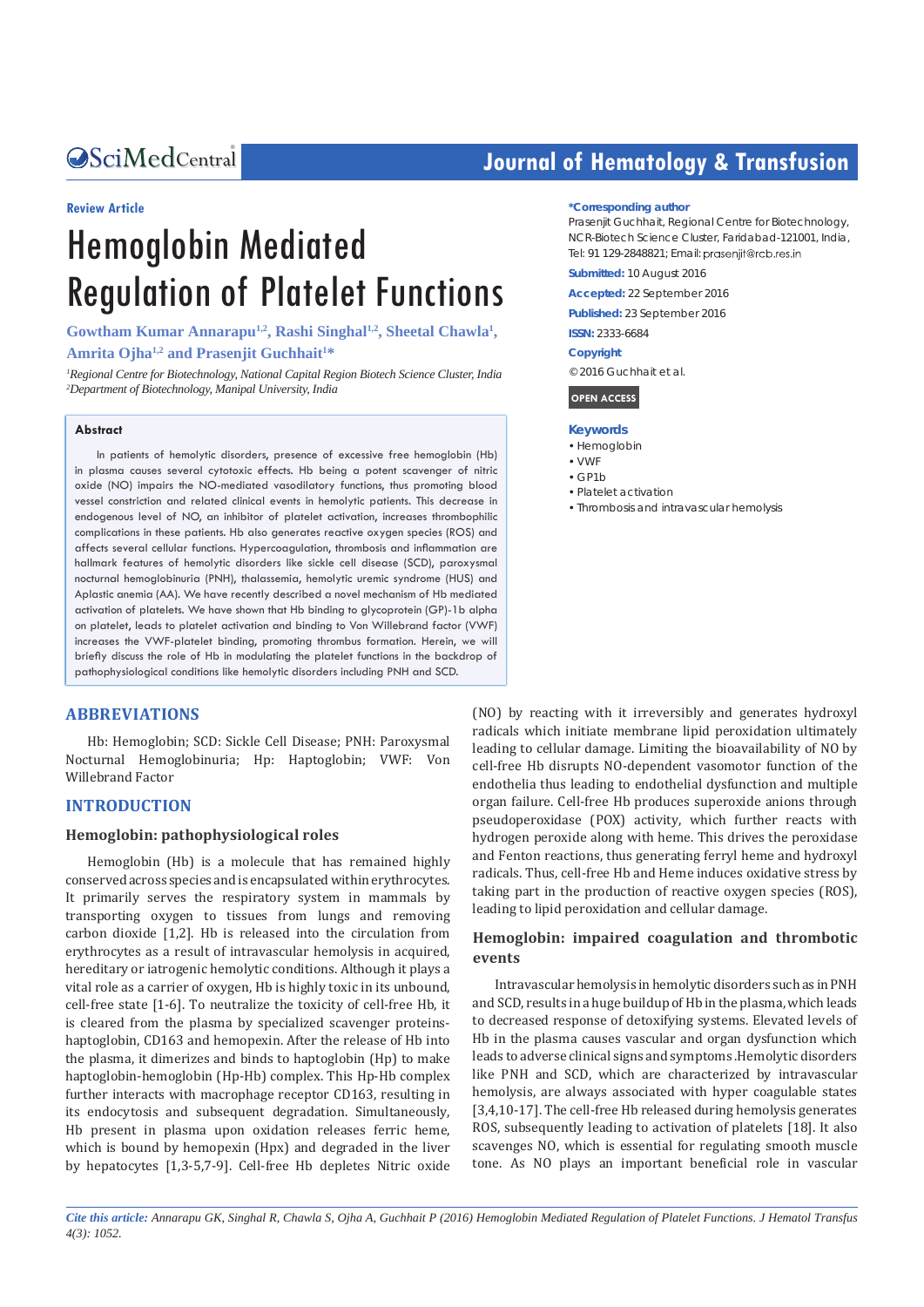homeostasis, its depletion decreases the activation of guanylate cyclase, which in turn reduces the production of cyclic guanine monophosphate (cGMP), resulting in endothelial dysfunction and vasoconstriction, further leading to dystonia, hypertension, and dysphagia. Reduced bioavailability of NO also triggers platelet activation, aggregation and promotes clot formation [1,2,5,11,19]. Platelets are the first cellular corpuscles which are recruited at sites of vascular injury to stop bleeding by forming a platelet plug. Platelets have variety of receptors on their surface among which Glycoprotein (GP)1bα and integrin αIIbβ3 play key role in platelet activation and aggregation [20,21]. During vascular injury, platelets interact with von Willebrand factor (VWF) through GP1bα and trigger intracellular signaling events, such as activation of protein kinase pathways and elevation of calcium levels in cytoplasm, which result in platelet activation. GP1bα-triggered intracellular signaling leads to activation of ligand binding function of αIIbβ3 and binding to fibrinogen, thus promotes thrombus formation in order to form a platelet plug, which is a homeostatic function [17,20-22]. Recent studies reveal that in hemolytic disorders, such as PNH, Hb directly interacts with GP1bα on platelet surface, activates platelets and also promotes platelet apoptosis by initiating GP1bα mediated intracellular signaling [17, 22, 23].

Intravascular hemolysis is one of the primary phenomena observed in a number of hemolytic diseases like PNH, hemolytic uremic syndrome (HUS), thalassemia and hemolytic anemia. During intravascular hemolysis, extracellular hemoglobin (Hb) triggers several pathophysiological events which are associated with clinically undesirable outcomes, such as hyper coagulation, thrombosis, inflammation, vascular problems, and abnormalities associated with the urinary system. PNH is one such prototypic intravascular hemolytic disorder in which excessive release of hemoglobin in plasma is toxic, leading to subsequent platelet activation and uncontrolled complement activity and hence systemic complications. Hemoglobinuria (the hallmark of PNH) leads to manifestation of intravascular hemolysis and is associated with various clinical abnormalities like abdominal pain, erectile dysfunction, thrombosis and fatigue [24-26]. SCD is another hemolytic disease which is characterized by sickle shaped red blood cells, chronic intravascular hemolysis and high propensity to vaso-occlusive crisis [27,28]. Besides, other clinical complications such as hypercoagulation and thrombosis are considered as leading causes of morbidity in these patients [1,29]. Intravascular hemolysis i.e. abnormal breakdown of RBCs in blood vessels contributes to the pathogenesis of thrombosis and thromboembolism in hemolytic disease conditions. In hemolytic conditions, excessive hemoglobin (Hb) is released into the extracellular fluid and ensues into several toxic effects on cellular functions including thrombosis and hypercoagulation. A number of report also conclude that intravascular hemolysis during PNH contributes primarily to thrombotic disorders and thromboembolic events [30].

## **Hemoglobin: impaired platelet functions**

Platelet activation involves a series of signalling events involving various kinases, which enable platelet recruitment, stable platelet adhesion and thrombus stabilization. At vascular injury site, the platelets adhere to the exposed endothelial cells

J Hematol Transfus 4(3): 1052 (2016) **2/7**

through collagen- GPVI, VWF-GPIb-IX-V and fibronectin- integrin α5β1coupling. Platelets adhere to collagen and adopt an active conformation. The various signalling pathways associated with receptor-specific platelet activation converge into common signalling nodes that stimulate change in shape of platelets and secretion of granules which lead to "inside-out" signalling, that induces activation of the ligand-binding function of integrin  $\alpha_{\text{lib}}\beta_3$ . Interestingly, despite considerable differences in their structure and functions, majority of platelet adhesion and activation receptors have several signalling pathways in common. For example, signal transduction through the glycoprotein Ib-IX-V complex (GPIb-IX), GPVI and integrins all involve Src family kinases (SFKs), phosphoinositide 3-kinases (PI3Ks, and the immune receptor tyrosine-based activation motif (ITAM). Activated platelets secrete ADP, platelet-derived growth factor and fibrinogen from their storage granules and thromboxane  ${\rm A}^{}_{2}$  (TxA $^{}_{2}$ ) is produced by immediate biosynthesis. ADP and TxA $^{}_{2}$ cause circulating platelets to change their shape. Glycoprotein IIb/IIIa receptors on the surface of activated platelets binds fibrinogen, that triggers "outside-in" signalling. This facilitates the formation of fibrinogen bridges between platelets and ultimately platelet aggregation. Simultaneously, fibrin mesh develops which gives rise to platelet thrombus. It is followed by clot retraction that leads to the formation of a stable thrombus [31].

Platelets adhere to collagen or thrombin, which triggers the procoagulant response. In later stages of activation, platelets initiate the blood coagulation pathway by providing a surface where the coagulation factors bind and are activated to generate thrombin. Besides, providing the procoagulant site and binding surface sites for various coagulation and thrombotic molecules, platelets contribute to coagulation activity by releasing several factors, such as FV, FXIII, fibrinogen, VWF and protein S, which play significant role in hemostasis [31]. NO scavenging mediates the major effects of plasma Hb on platelet functions. NO has been shown to be associated with inhibition of platelet activation and initiation of disaggregation of platelet aggregates and it also increases cGMP levels to inhibit platelet adhesion [32]. Toxicity of the cell-free Hb and depletion of NO has been implicated in the initiation of platelet activation and aggregation [1]. It leads to the release of ADP by RBCs [33-35]. Once in the blood stream, ADP can cause platelet activation. A reversible platelet aggregation has been shown upon ADP infusions in rats and rabbits [36,37]. There are studies in rats demonstrating administration of Hb associated with various molecules, leading to increased platelet aggregation and adhesion *in vivo* on prothrombotic surfaces such as an injured vessel wall. Phosphatidylserine (PS) bearing RBCs are more prone to endothelium adherence. They provide a possible structural binding site for complexes such as tenase and prothrombinase [38]. Furthermore, *ex vivo* studies of blood from transfusion recipients have shown increased platelet activation and aggregation attributed to ADP released from red blood cells [39]. It has been earlier reported that Hb scavenges NO and also reduces its generation by inhibiting metabolism of arginine that consequently leads to increase in platelet aggregation [40,41]. Furthermore, the externalization of PS and production of micro particles is also recognized in platelets that may act as a binding site for complexes like prothrombinase and tenase [25,31].

Hemolytic diseases are often associated with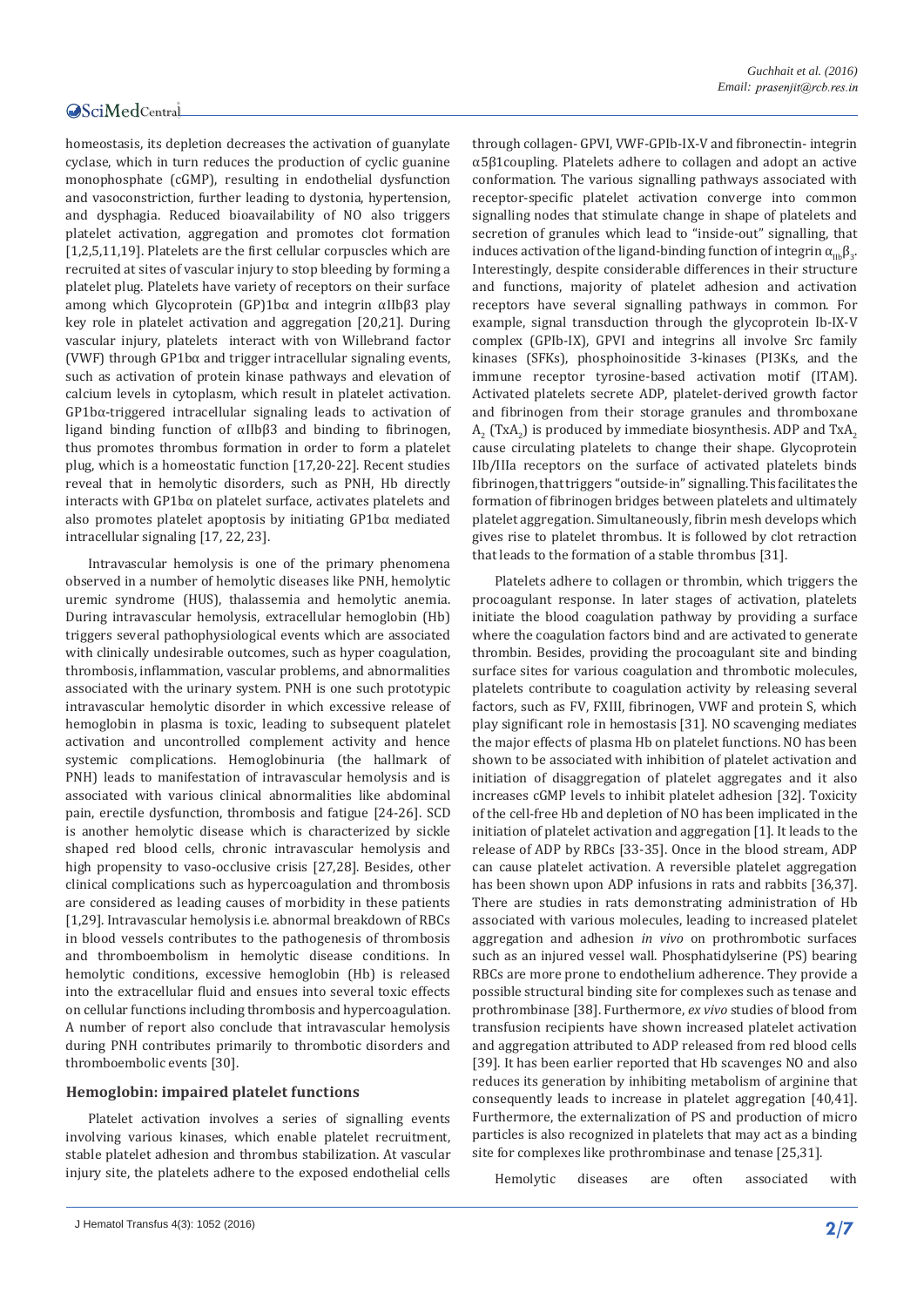hypercoagulability and increased platelet activation [42-44]. Villagra et al., reported a correlation between platelet activation and markers of hemolysis in SCD [13]. A high number of cases associated with thrombotic complications have been reported in different hemolytic anemias (HA) (Figure 1), particularly in SCD [45-47], thalassemia [48,49] and PNH [10]. Pathophysiology in all of these aforementioned diseased conditions are different but all have a common procoagulant condition and also they often share potential hemolysis related sequelae that include

pulmonary and systolic arterial hypertension, cutaneous leg ulcerations, postsplenectomy, thrombosis and possibly stroke [1,50]. Several mechanisms have been proposed to be involved in these events, comprising anomalous RBC properties, increased number of micro particles in plasma, excessive cell-free Hb resulting in reduced NO bioavailability, increased concentration of oxidants in the blood and endothelial dysfunction [14]. Apart from these indirect associations of Hb with platelets, recent research focuses on direct binding of Hb with platelet receptor



**Figure 1 Schematic elucidation of role of hemoglobin in regulation of platelet functions.** Intravascular hemolysis leads to release of Hb into the plasma, where it is routinely cleared by haptoglobin, CD163, and hemopexin which act as Hb scavengers. Haptoglobin forms complex with Hb and this complex get endocytosed and eventually degraded by macrophages/monocytes via CD163 binding. Hemopexin binds to ferric heme which is released upon oxidation of Hb and degraded by hepatocytes. Saturation and depletion of the above Hb scavenging systems instigate build-up of Hb and heme. Plasma hemoglobin and heme can impair regulation of smooth muscle tone either by causing direct pro inflammatory and pro-oxidant effects on vessel endothelial cells via ferric heme or indirectly by NO scavenging. The cell free Hb can also induce platelet activation. It binds directly to VWF, blocks ADAMTS13 mediated proteolysis and increases the affinity of the VWF A1 domain for the glycoprotein Ib (GPIb) receptor on the surface of platelets. The increased interaction between platelets and Hb then allows a massive binding of platelets to insolubilized fibrinogen or to components of the extracellular matrix such as collagen which ultimately leads to thrombus formation.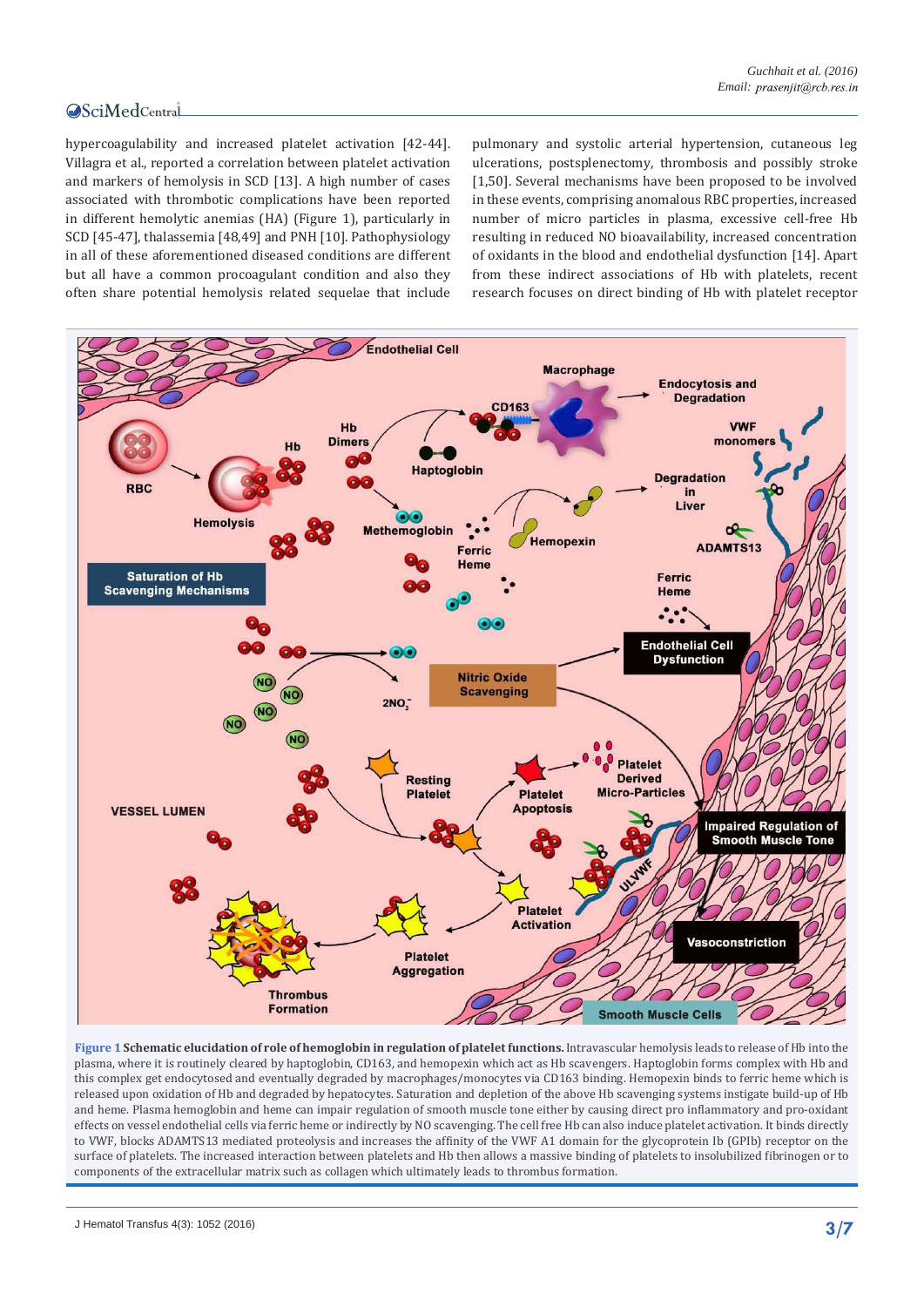GP1bα and regulating platelet functions.

# **Hb binding to GP1b and platelet activation**

Recent studies revealed that Hb binds to the platelet receptor GP1bα (at N-terminal) and triggers the platelet activation. Thus platelet activation by Hb could also be attributed to its direct interaction with platelet GP1bα and activation of downstream signalling events. Hb-GP1bα interaction stimulates events such as platelet shape change, granule secretion and inside-out signalling process leading to activation of the ligand binding function of integrin GPIIbIIIa [17]. Lyn/PI3K/Akt/NO/cGMP/PKG/MAPK pathway reportedly plays an important role in GPIbα mediated platelet activation [31]. Supporting this, Singhal et al., have shown that Hb binding to platelet receptor GP1bα induces the inside-out signalling through this pathway and blocking this interaction by specific peptide (designed against N-terminal region of GP1bα) attenuates or completely switches off the GP1bα associated molecular events initiated by Hb [17]. Further, morphological change in the structure of GPIIbIIIa is an important prerequisite for platelet activation. Shattil et al., developed and characterized a murine monoclonal anti-platelet antibody, designated as PAC-1 that binds to activated platelets i.e, the open conformation of GPIIbIIIa. Platelet activation appears to cause a change involving the glycoprotein IIbIIIa complex that exposes the fibrinogen receptor and at the same time, the epitope for PAC-1 [51]. Singhal et al., have shown that Hb increased the activation of platelet receptor GPIIbIIIa in a concentration-dependent manner up to a concentration of 6µ Mas evidenced from the binding of PAC1- FITC antibody to platelet GPIIbIIIa in presence of Hb [17].

# **Hb binding to VWF enhances platelet adhesion and activation**

Hb acts as an additional bridge between VWF and GP1bα and significantly augments and potentiates the interaction of VWF with its receptor GP1bα on platelet. It has been shown that free Hb binds directly to VWF, thereby increasing the affinity of the VWF A1 domain for the glycoprotein Ib (GPIb) receptor on the surface of platelets. The increased interaction between platelets and VWF then allows a massive binding of platelets to insolubilized fibrinogen or to components of the extracellular matrix such as collagen [52]. This alteration in platelet binding and aggregation induced by free Hb may contribute to the development of thrombi. Recently, Hemoglobinemia has been proposed as a possible causative factor which contributes to clinical manifestations in thrombotic microangiopathies (TMAs), which is characterized by microangiopathic hemolytic anemia and thrombocytopenia [53]. For several years it has been recognized that VWF has an important role in the pathogenesis of TMAs. VWF mediates the adhesion of platelets to sites of vascular injury and as the carrier protein for coagulation factor VIII. It is also required for factor VIII survival in the circulation. High shear stress conditions give rise to ultra Large multimers of VWF (ULVWF) which is the most biologically active form in platelet-vessel wall interactions and directly induce platelet adhesion and aggregation [54].There are reports which suggest that extracellular Hb addition to serum decreases the activity of enzyme ADAMTS13, which is a metalloprotease and is important in limiting VWF activity and preventing formation of platelet thrombi [55-57]. It has been reported that SCD patients have increased levels of ULVWF multimers in their plasma, though they have a very mild or no significant deficiency in ADAMTS13 activity [56,58,59]. ULVWF multimers freshly secreted from endothelial cells accumulate, if not properly cleaved by ADAMTS13, leading to severe thrombotic microangiopathy [60-62]. Cell free Hb interacts with VWF to inhibit its cleavage by ADAMTS13, and the mechanism is independent of metalloprotease activity [56]. It binds to the ADAMTS13 cleavage site on the A2-domain of the VWF multimer to block the VWF cleavage by the metalloprotease. The high molecular weight, ULVWF multimers coexists with high plasma level of cell free Hb in SCD patients [56,57,63,64]. These multimers are hyper reactive compared to normal individuals [64]. The presence of ULVWF is a prime requirement for the formation of platelet thrombi. ULVWF multimeric strings are anchored to the endothelial cells via P-selectin molecules present on platelet surface. Platelets adhere through GPIbα to the ULVWF multimeric strings anchored to P-selectin, which further favour platelet aggregation under flow conditions. This forms large, potentially occlusive platelet thrombi. In addition to platelet aggregation and ADAMTS13 deficiency, intense hemolysis and NO consumption link TMA to other hemolytic conditions and this explains the wide spectrum of clinical manifestations associated with this condition.

# **Hb mediated platelet apoptosis and necrosis**

Anucleated platelets have the capacity to undergo programmed cell death [65]. Many of the features of apoptosis (membrane fragmentation, cytoskeletal disruption, microvesiculation, caspase activation and PS exposure) are observed during prolonged platelet storage *ex vivo* and during the conversion of activated platelets to a procoagulant state, raising the possibility that apoptosis may also regulate platelet function [66,67]. A fundamental, but incompletely understood aspect of platelet function is the relationship between a regulated, naturally occurring platelet activation response, i.e., platelet procoagulant function and the cell death pathways modulating platelet survival. In this context, procoagulant platelets are not just highly activated cells, they also undergo cell death. They have all the biochemical, morphological and functional features of a dying cell, including caspase and calpain activation, proteolytic processing of cytoskeletal elements, surface exposure of PS, membrane contraction, blebbing and microvesiculation [68]. Morphologically, procoagulant platelets lose their internal organelles and cytoskeletal integrity, and functionally these platelets have lose their ability to adhere and aggregate with other platelets [69]. Although the role of platelet activation in hemostasis and thrombosis is well-documented, the role of platelet apoptosis in these vital processes and of platelet apoptosis versus activation in platelet clearance is still to be elucidated. Recent reports suggest that high concentration of Hb regulates platelet apoptosis [17]. Platelets undergoing apoptotic process are procoagulant in nature and induced to become so through a Bak/Bax-mediated apoptotic pathway. Bak/Bax form pores within the outer mitochondrial membrane, which leads to release of cytochrome c (CytC) from the mitochondrial inner membrane that involves initiator caspase and executioner caspase activation. This ensures exposure of PS which provides a major clearance signal for phagocytes. This process is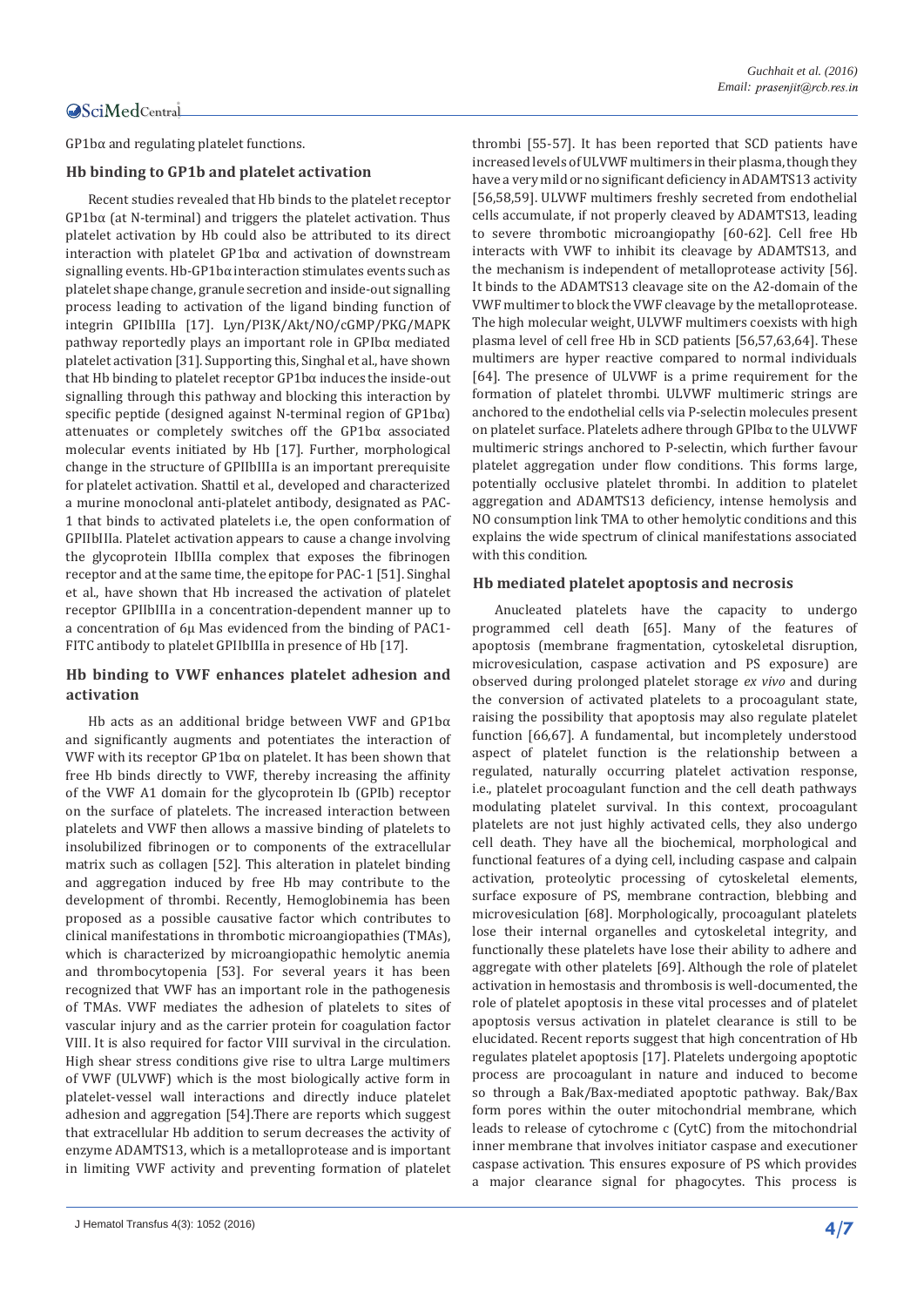independent of platelet activation and release of granules [68]. A recent study has shown that Hb induces caspase pathways, expression of proapoptotic proteins, cytochrome C release and PS externalization in platelets. Study also elucidated the procoagulant function of platelets in response to extracellular Hb stimulation during platelet apoptosis by thrombin generation [17].The link of platelet apoptosis and released microparticles (MPs) from platelets has been known from before. Plateletderived MPs are sub-cellular and circulating vesicles that are released during platelet activation or apoptosis, ranging in size from 0.1 μm to 1.0 μm (21). High level of Hb-bound platelets/ platelet MPs existed in circulation of patients with hemolytic diseases such as PNH and SCD [17].

Apoptotic cell death is a physiological process essential for the removal of unwanted, aged or damaged cells without any accompanying inflammatory response. In contrast, the necrotic cell death is associated with loss of plasma membrane integrity and the consequent release of cellular contents into the extracellular environment. While traditionally viewed as an unregulated byproduct of severe pathologic injury, increasing evidence suggests that necrotic cells can elicit controlled biological responses that are important for host defense and repair [69].

The initiation of necrotic platelet death at sites of vascular injury may play an important role in inducing inflammatory and repair processes. Agonist-induced procoagulant platelets play a central role in promoting thrombin generation and the development of the 3-dimensional fibrin matrix [70]. Furthermore, procoagulant platelets produce high levels of the proinflammatory lipid, Platelet Activating Factor (PAF) and have enhanced reactivity toward neutrophils, raising the possibility that they play an important physiological role in promoting leukocyte recruitment/activation at sites of vascular injury [71]. These functional properties of procoagulant platelets are broadly consistent with the role of cell necrosis in physiological inflammatory and repair responses. The contribution of necrotic platelet population in supporting thrombotic events during hemolytic disorders remains to be elucidated.

# **CONCLUSION AND FUTURE PROSPECTIVE**

Intravascular hemolysis contributes to the pathogenesis of thrombosis and thromboembolism. In hemolytic disease conditions, excessive extracellular Hb is released and causes a plethora of toxic effects on cellular functions including thrombosis and hypercoagulation. The knowledge regarding the effect of extracellular Hb on various platelet functions, particularly in hemolytic diseases continue to emerge. We have focused on role of Hb in regulating platelet functions such as adhesion, aggregation, activation, apoptosis and microvesiculation in PNH and SCD. Thus, it seems there is substantial scope of developing novel tools, such as receptor antagonists or recombinant peptides that specially interfere in the Hb induced activation of platelets. Thus, these approaches hold promise for the reduced risk of Hb associated thrombotic complications.

# **ACKNOWLEDGEMENT**

The authors sincerely acknowledge Ms. Sulagna Bhattacharya, Regional Centre for Biotechnology, for carefully reading and editing the manuscript.

# **REFERENCES**

- 1. [Rother RP, Bell L, Hillmen P, Gladwin MT. The clinical sequelae of](http://www.ncbi.nlm.nih.gov/pubmed/15811985)  [intravascular hemolysis and extracellular plasma hemoglobin: a novel](http://www.ncbi.nlm.nih.gov/pubmed/15811985)  [mechanism of human disease. JAMA. 2005; 293:1653-1662.](http://www.ncbi.nlm.nih.gov/pubmed/15811985)
- 2. [Schechter AN. Hemoglobin research and the origins of molecular](http://www.ncbi.nlm.nih.gov/pubmed/18988877)  [medicine. Blood. 2008; 112: 3927-38.](http://www.ncbi.nlm.nih.gov/pubmed/18988877)
- 3. [Schaer DJ, Buehler PW, Alayash AI, Belcher JD, Vercellotti GM.](http://www.ncbi.nlm.nih.gov/pubmed/23264591)  [Hemolysis and free hemoglobin revisited: exploring hemoglobin and](http://www.ncbi.nlm.nih.gov/pubmed/23264591)  [hemin scavengers as a novel class of therapeutic proteins. Blood.](http://www.ncbi.nlm.nih.gov/pubmed/23264591)  [2013; 121: 1276-1284.](http://www.ncbi.nlm.nih.gov/pubmed/23264591)
- 4. [Gladwin MT, Kanias T, Kim-Shapiro DB. Hemolysis and cell-free](http://www.ncbi.nlm.nih.gov/pubmed/22446184)  [hemoglobin drive an intrinsic mechanism for human disease. J Clin](http://www.ncbi.nlm.nih.gov/pubmed/22446184)  [Invest. 2012; 122: 1205-1208.](http://www.ncbi.nlm.nih.gov/pubmed/22446184)
- 5. [Helms CC, Marvel M, Zhao W, Stahle M, Vest R, Kato GJ, et al.](http://www.ncbi.nlm.nih.gov/pubmed/24119131)  [Mechanisms of hemolysis-associated platelet activation. J Thromb](http://www.ncbi.nlm.nih.gov/pubmed/24119131)  [Haemost. 2013; 11: 2148-2154.](http://www.ncbi.nlm.nih.gov/pubmed/24119131)
- 6. [Dhaliwal G, Cornett PA, Tierney LM Jr. Hemolytic anemia. Am Fam](http://www.ncbi.nlm.nih.gov/pubmed/15202694)  [Physician. 2004; 69: 2599-2606.](http://www.ncbi.nlm.nih.gov/pubmed/15202694)
- 7. [Kristiansen M, Graversen JH, Jacobsen C, Sonne O, Hoffman HJ, Law SK,](http://www.ncbi.nlm.nih.gov/pubmed/11196644)  [et al. Identification of the haemoglobin scavenger receptor. Nature.](http://www.ncbi.nlm.nih.gov/pubmed/11196644)  [2001; 409: 198-201.](http://www.ncbi.nlm.nih.gov/pubmed/11196644)
- 8. [Stormorken H. Platelets, thrombosis and hemolysis. Fed Proc. 1971;](http://www.ncbi.nlm.nih.gov/pubmed/5119361)  [30: 1551-1556.](http://www.ncbi.nlm.nih.gov/pubmed/5119361)
- 9. [Arnold WP, Mittal CK, Katsuki S, Murad F. Nitric oxide activates](http://www.ncbi.nlm.nih.gov/pubmed/20623)  [guanylate cyclase and increases guanosine 3':5'-cyclic monophosphate](http://www.ncbi.nlm.nih.gov/pubmed/20623)  [levels in various tissue preparations. Proc Natl Acad Sci USA. 1977; 74:](http://www.ncbi.nlm.nih.gov/pubmed/20623)  [3203-3207.](http://www.ncbi.nlm.nih.gov/pubmed/20623)
- 10.[Ziakas PD, Poulou LS, Rokas GI, Bartzoudis D, Voulgarelis M.](http://www.ncbi.nlm.nih.gov/pubmed/17319910)  [Thrombosis in paroxysmal nocturnal hemoglobinuria: sites, risks,](http://www.ncbi.nlm.nih.gov/pubmed/17319910)  [outcome. An overview. J Thromb Haemost. 2007; 5: 642-645.](http://www.ncbi.nlm.nih.gov/pubmed/17319910)
- 11.[Hill A, Kelly RJ, Hillmen P. Thrombosis in paroxysmal nocturnal](http://www.ncbi.nlm.nih.gov/pubmed/23610373)  [hemoglobinuria. Blood. 2013; 121: 4985-4996.](http://www.ncbi.nlm.nih.gov/pubmed/23610373)
- 12.[Poulou LS, Xila V, Rokas GI, Karianakis G, Bartzoudis D, Ziakas PD.](http://www.ncbi.nlm.nih.gov/pubmed/18327419)  [Temporal trends in mortality rates from visceral vein thrombosis in](http://www.ncbi.nlm.nih.gov/pubmed/18327419)  [paroxysmal nocturnal haemoglobinuria: An optimistic view. Thromb](http://www.ncbi.nlm.nih.gov/pubmed/18327419)  [Haemost. 2008; 99: 642-645.](http://www.ncbi.nlm.nih.gov/pubmed/18327419)
- 13.[Villagra J, Shiva S, Hunter LA, Machado RF, Gladwin MT, Kato](http://www.ncbi.nlm.nih.gov/pubmed/17536019)  [GJ. Platelet activation in patients with sickle disease, hemolysis](http://www.ncbi.nlm.nih.gov/pubmed/17536019)[associated pulmonary hypertension, and nitric oxide scavenging by](http://www.ncbi.nlm.nih.gov/pubmed/17536019)  [cell-free hemoglobin. Blood. 2007; 110: 2166-2172.](http://www.ncbi.nlm.nih.gov/pubmed/17536019)
- 14.[Cappellini MD. Coagulation in the pathophysiology of hemolytic](http://www.ncbi.nlm.nih.gov/pubmed/18024612)  [anemias. Hematology Am Soc Hematol Educ Program. 2007. 74-78.](http://www.ncbi.nlm.nih.gov/pubmed/18024612)
- 15.[Amris CJ, Hansen NE. Coagulation and fibrinolytic studies in](http://www.ncbi.nlm.nih.gov/pubmed/5709340)  [paroxysmal nocturnal haemoglobinuria. Acta Med Scand. 1968; 184:](http://www.ncbi.nlm.nih.gov/pubmed/5709340)  [551-559.](http://www.ncbi.nlm.nih.gov/pubmed/5709340)
- 16.[Van Vleymen B, Dehaene I, Van Hoof A, Pattyn G. Cerebral venous](http://www.ncbi.nlm.nih.gov/pubmed/3577663)  [thrombosis in paroxysmal nocturnal haemoglobinuria. Acta Neurol](http://www.ncbi.nlm.nih.gov/pubmed/3577663)  [Belg. 1987; 87: 80-87.](http://www.ncbi.nlm.nih.gov/pubmed/3577663)
- 17.[Singhal R, Annarapu GK, Pandey A, Chawla S, Ojha A, Gupta A, et al.](http://www.ncbi.nlm.nih.gov/pubmed/26341739)  [Hemoglobin interaction with GP1bα induces platelet activation](http://www.ncbi.nlm.nih.gov/pubmed/26341739)  [and apoptosis: a novel mechanism associated with intravascular](http://www.ncbi.nlm.nih.gov/pubmed/26341739)  [hemolysis. Haematologica. 2015; 100: 1526-1533.](http://www.ncbi.nlm.nih.gov/pubmed/26341739)
- 18.[Iuliano L, Violi F, Pedersen JZ, Praticò D, Rotilio G, Balsano F. Free](http://www.ncbi.nlm.nih.gov/pubmed/1332619)  [radical-mediated platelet activation by hemoglobin released from red](http://www.ncbi.nlm.nih.gov/pubmed/1332619)  [blood cells. Arch Biochem Biophys. 1992; 299: 220-224.](http://www.ncbi.nlm.nih.gov/pubmed/1332619)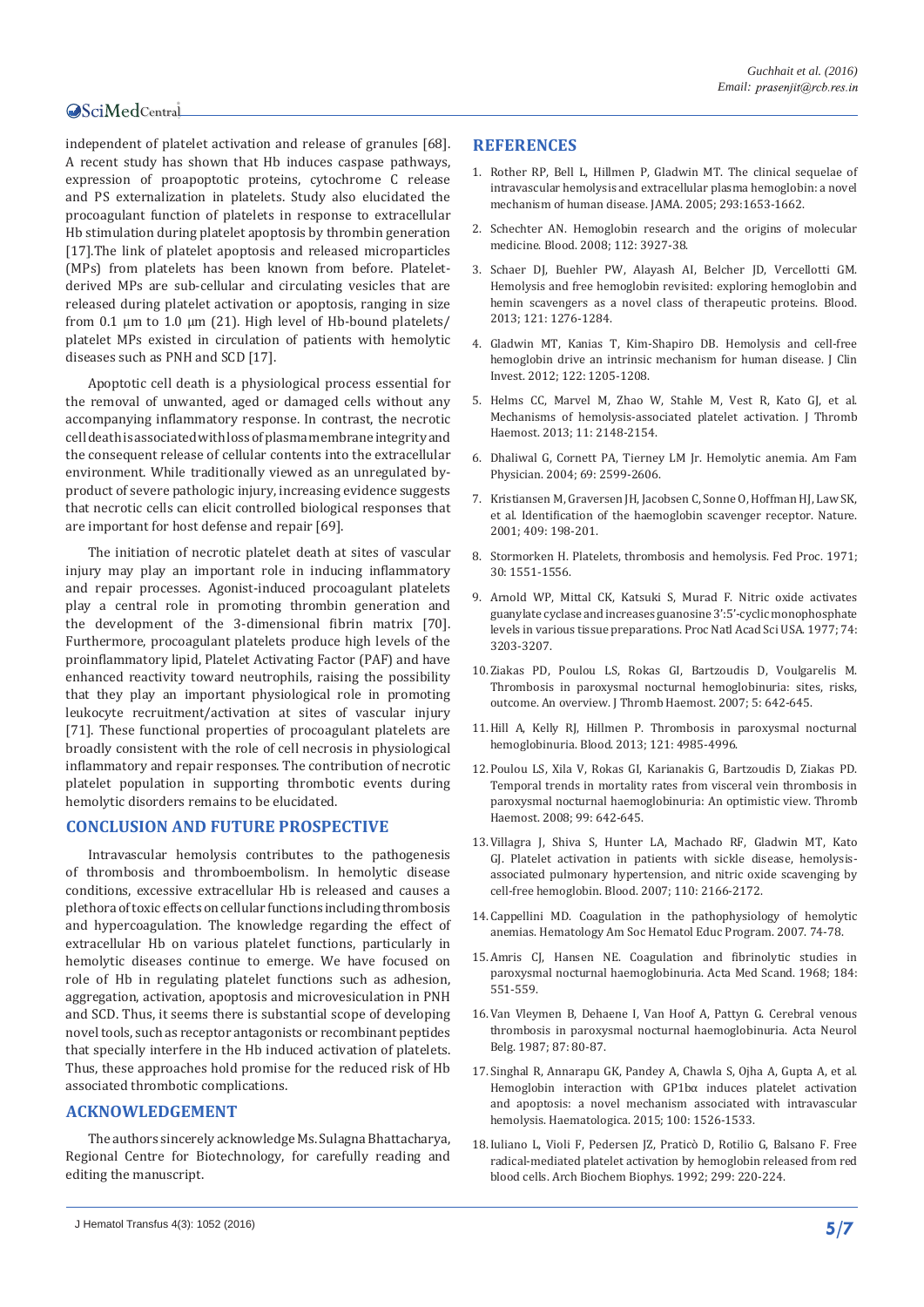- 19.[Conran N, Costa FF. Hemoglobin disorders and endothelial cell](http://www.ncbi.nlm.nih.gov/pubmed/19580799)  [interactions. Clin Biochem. 2009; 42: 1824-1838.](http://www.ncbi.nlm.nih.gov/pubmed/19580799)
- 20.[Kauskot A, Hoylaerts MF. Platelet receptors. Handb Exp Pharmacol.](http://www.ncbi.nlm.nih.gov/pubmed/22918726)  [2012; 23-57.](http://www.ncbi.nlm.nih.gov/pubmed/22918726)
- 21.[Du X. Signaling and regulation of the platelet glycoprotein Ib-IX-V](http://www.ncbi.nlm.nih.gov/pubmed/17414217)  [complex. Curr Opin Hematol. 2007; 14: 262-269.](http://www.ncbi.nlm.nih.gov/pubmed/17414217)
- 22.[Annarapu GK, Singhal R, Peng Y, Guchhait P. Inhibition of Hb Binding](http://www.ncbi.nlm.nih.gov/pmc/articles/PMC4841505/)  [to GP1balpha Abrogates Hb-Mediated Thrombus Formation on](http://www.ncbi.nlm.nih.gov/pmc/articles/PMC4841505/)  [Immobilized VWF and Collagen under Physiological Shear Stress. PloS](http://www.ncbi.nlm.nih.gov/pmc/articles/PMC4841505/)  [one. 2016; 11: e0154276.](http://www.ncbi.nlm.nih.gov/pmc/articles/PMC4841505/)
- 23.[Lebois M, Josefsson EC. Regulation of platelet lifespan by apoptosis.](http://www.ncbi.nlm.nih.gov/pubmed/27100842)  [Platelets. 2016; 27: 497-504.](http://www.ncbi.nlm.nih.gov/pubmed/27100842)
- 24.[Schubert J, Uciechowski P, Delany P, Tischler HJ, Kolanus W, Schmidt](http://www.ncbi.nlm.nih.gov/pubmed/1698101)  [RE. The PIG-anchoring defect in NK lymphocytes of PNH patients.](http://www.ncbi.nlm.nih.gov/pubmed/1698101)  [Blood. 1990; 76: 1181-1187.](http://www.ncbi.nlm.nih.gov/pubmed/1698101)
- 25.[Takeda J, Miyata T, Kawagoe K, Iida Y, Endo Y, Fujita T, et al. Deficiency](http://www.ncbi.nlm.nih.gov/pubmed/8500164)  [of the GPI anchor caused by a somatic mutation of the PIG-A gene in](http://www.ncbi.nlm.nih.gov/pubmed/8500164)  [paroxysmal nocturnal hemoglobinuria. Cell. 1993; 73: 703-711.](http://www.ncbi.nlm.nih.gov/pubmed/8500164)
- 26.[Nakakuma H, Nagakura S, Horikawa K, Hidaka M, Kawaguchi T,](http://www.ncbi.nlm.nih.gov/pubmed/7517213)  [Iwamoto N, et al. Interleukin-2-dependent T-cell lines established](http://www.ncbi.nlm.nih.gov/pubmed/7517213)  [from paroxysmal nocturnal hemoglobinuria patients. Blood. 1994; 84:](http://www.ncbi.nlm.nih.gov/pubmed/7517213)  [309-314.](http://www.ncbi.nlm.nih.gov/pubmed/7517213)
- 27.[Zhang D, Xu C, Manwani D, Frenette PS. Neutrophils, platelets,](http://www.ncbi.nlm.nih.gov/pubmed/26758915)  [and inflammatory pathways at the nexus of sickle cell disease](http://www.ncbi.nlm.nih.gov/pubmed/26758915)  [pathophysiology. Blood. 2016; 127: 801-809.](http://www.ncbi.nlm.nih.gov/pubmed/26758915)
- 28.Chirico EN, Faë[s C, Connes P, Canet-Soulas E, Martin C, Pialoux V. Role](http://www.ncbi.nlm.nih.gov/pubmed/26666745)  [of Exercise-Induced Oxidative Stress in Sickle Cell Trait and Disease.](http://www.ncbi.nlm.nih.gov/pubmed/26666745)  [Sports Med. 2016; 46: 629-639.](http://www.ncbi.nlm.nih.gov/pubmed/26666745)
- 29.[Ataga KI, Key NS. Hypercoagulability in sickle cell disease: new](http://www.ncbi.nlm.nih.gov/pubmed/18024615)  [approaches to an old problem. Hematology Am Soc Hematol Educ](http://www.ncbi.nlm.nih.gov/pubmed/18024615)  [Program. 2007: 91-96.](http://www.ncbi.nlm.nih.gov/pubmed/18024615)
- 30.[Araten DJ, Thaler HT, Luzzatto L. High incidence of thrombosis in](http://www.ncbi.nlm.nih.gov/pubmed/15630496)  [African-American and Latin-American patients with Paroxysmal](http://www.ncbi.nlm.nih.gov/pubmed/15630496)  [Nocturnal Haemoglobinuria. Thromb Haemost. 2005; 93: 88-91.](http://www.ncbi.nlm.nih.gov/pubmed/15630496)
- 31.[Li Z, Delaney MK, O'Brien KA, Du X. Signaling during platelet adhesion](http://www.ncbi.nlm.nih.gov/pubmed/21071698)  [and activation. Arterioscler Thromb Vasc Biol. 2010; 30: 2341-2349.](http://www.ncbi.nlm.nih.gov/pubmed/21071698)
- 32.Schä[fer A, Wiesmann F, Neubauer S, Eigenthaler M, Bauersachs J,](http://www.ncbi.nlm.nih.gov/pubmed/15066953)  [Channon KM. Rapid regulation of platelet activation in vivo by nitric](http://www.ncbi.nlm.nih.gov/pubmed/15066953)  [oxide. Circulation. 2004; 109: 1819-1822.](http://www.ncbi.nlm.nih.gov/pubmed/15066953)
- 33.[Born GV, Bergquist D, Arfors KE. Evidence for inhibition of platelet](http://www.ncbi.nlm.nih.gov/pubmed/1250354)  [activation in blood by a drug effect on erythrocytes. Nature. 1976;](http://www.ncbi.nlm.nih.gov/pubmed/1250354)  [259: 233-235.](http://www.ncbi.nlm.nih.gov/pubmed/1250354)
- 34.[Bergqvist D, Arfors KE. Haemostatic platelet plug formation in the](http://www.ncbi.nlm.nih.gov/pubmed/7423444)  [isolated rabbit mesenteric preparation--an analysis of red blood cell](http://www.ncbi.nlm.nih.gov/pubmed/7423444)  [participation. Thromb Haemost. 1980; 44: 6-8.](http://www.ncbi.nlm.nih.gov/pubmed/7423444)
- 35.[Alkhamis TM, Beissinger RL, Chediak JR. Red blood cell effect on](http://www.ncbi.nlm.nih.gov/pubmed/3196612)  [platelet adhesion and aggregation in low-stress shear flow. Myth or](http://www.ncbi.nlm.nih.gov/pubmed/3196612)  [fact? ASAIO Trans. 1988; 34: 868-873.](http://www.ncbi.nlm.nih.gov/pubmed/3196612)
- 36.[Aursnes I, Stenberg-Nilsen H. Low dose infusion of adenosine](http://www.ncbi.nlm.nih.gov/pubmed/1448798)  [diphosphate prolongs bleeding time in rats and rabbits. Thromb Res.](http://www.ncbi.nlm.nih.gov/pubmed/1448798)  [1992; 68: 67-74.](http://www.ncbi.nlm.nih.gov/pubmed/1448798)
- 37.[Doni MG, Aragno R. ADP-induced platelet aggregation in vivo after](http://www.ncbi.nlm.nih.gov/pubmed/1204751)  [exclusion of different circulatory districts. Experientia. 1975; 31:](http://www.ncbi.nlm.nih.gov/pubmed/1204751)  [1224-1225.](http://www.ncbi.nlm.nih.gov/pubmed/1204751)
- 38.[Radomski MW, Palmer RM, Moncada S. Endogenous nitric oxide](http://www.ncbi.nlm.nih.gov/pubmed/2889967)  [inhibits human platelet adhesion to vascular endothelium. Lancet.](http://www.ncbi.nlm.nih.gov/pubmed/2889967)  [1987; 2: 1057-1058.](http://www.ncbi.nlm.nih.gov/pubmed/2889967)
- 39.[Silvain J, Pena A, Cayla G, Brieger D, Bellemain-Appaix A, Chastre T,](https://www.researchgate.net/publication/44888603_Impact_of_red_blood_cell_transfusion_on_platelet_activation_and_aggregation_in_healthy_volunteers_Results_of_the_TRANSFUSION_study)  [et al. Impact of red blood cell transfusion on platelet activation and](https://www.researchgate.net/publication/44888603_Impact_of_red_blood_cell_transfusion_on_platelet_activation_and_aggregation_in_healthy_volunteers_Results_of_the_TRANSFUSION_study)  [aggregation in healthy volunteers: results of the TRANSFUSION study.](https://www.researchgate.net/publication/44888603_Impact_of_red_blood_cell_transfusion_on_platelet_activation_and_aggregation_in_healthy_volunteers_Results_of_the_TRANSFUSION_study)  [Eur Hrt Jrnl. 2010; 31: 2816-2821.](https://www.researchgate.net/publication/44888603_Impact_of_red_blood_cell_transfusion_on_platelet_activation_and_aggregation_in_healthy_volunteers_Results_of_the_TRANSFUSION_study)
- 40.[Megson IL1, Sogo N, Mazzei FA, Butler AR, Walton JC, Webb DJ.](http://www.ncbi.nlm.nih.gov/pubmed/11090112)  [Inhibition of human platelet aggregation by a novel S-nitrosothiol is](http://www.ncbi.nlm.nih.gov/pubmed/11090112)  [abolished by haemoglobin and red blood cells in vitro: implications](http://www.ncbi.nlm.nih.gov/pubmed/11090112)  [for anti-... Br J Pharmacol. 2000; 131: 1391-1398.](http://www.ncbi.nlm.nih.gov/pubmed/11090112)
- 41.[Hugel B, Socie G, Vu T, Toti F, Gluckman E, Freyssinet JM, et al. Elevated](http://www.ncbi.nlm.nih.gov/pubmed/10233897)  [levels of circulating procoagulant microparticles in patients with](http://www.ncbi.nlm.nih.gov/pubmed/10233897)  [paroxysmal nocturnal hemoglobinuria and aplastic anemia. Blood.](http://www.ncbi.nlm.nih.gov/pubmed/10233897)  [1999; 93: 3451-3456.](http://www.ncbi.nlm.nih.gov/pubmed/10233897)
- 42.[Ataga KI. Hypercoagulability and thrombotic complications in](http://www.ncbi.nlm.nih.gov/pubmed/19880774)  [hemolytic anemias. Haematologica. 2009; 94: 1481-1484.](http://www.ncbi.nlm.nih.gov/pubmed/19880774)
- 43.[Carr ME. Diabetes mellitus: a hypercoagulable state. J Diabetes](http://www.ncbi.nlm.nih.gov/pubmed/11259926)  [Complications. 2001; 15: 44-54.](http://www.ncbi.nlm.nih.gov/pubmed/11259926)
- 44.[Gladwin MT, Kato GJ. Hemolysis-associated hypercoagulability in](http://www.ncbi.nlm.nih.gov/pubmed/18166776)  [sickle cell disease: the plot \(and blood\) thickens! Haematologica.](http://www.ncbi.nlm.nih.gov/pubmed/18166776)  [2008; 93: 1-3.](http://www.ncbi.nlm.nih.gov/pubmed/18166776)
- 45.[Ataga KI, Orringer EP. Hypercoagulability in sickle cell disease: a](http://www.ncbi.nlm.nih.gov/pubmed/14693325)  [curious paradox. Am J Med. 2003; 115: 721-728.](http://www.ncbi.nlm.nih.gov/pubmed/14693325)
- 46.[Singer ST, Kuypers FA, Styles L, Vichinsky EP, Foote D, Rosenfeld H.](http://www.ncbi.nlm.nih.gov/pubmed/16795058)  [Pulmonary hypertension in thalassemia: association with platelet](http://www.ncbi.nlm.nih.gov/pubmed/16795058)  [activation and hypercoagulable state. Am J Hematol. 2006; 81: 670-](http://www.ncbi.nlm.nih.gov/pubmed/16795058) [675.](http://www.ncbi.nlm.nih.gov/pubmed/16795058)
- 47.[Ataga KI, Cappellini MD, Rachmilewitz EA. Beta-thalassaemia and](http://www.ncbi.nlm.nih.gov/pubmed/17854302)  [sickle cell anaemia as paradigms of hypercoagulability. Br J Haematol.](http://www.ncbi.nlm.nih.gov/pubmed/17854302)  [2007; 139: 3-13.](http://www.ncbi.nlm.nih.gov/pubmed/17854302)
- 48.[Cappellini MD, Robbiolo L, Bottasso BM, Coppola R, Fiorelli G,](http://www.ncbi.nlm.nih.gov/pubmed/11122086)  [Mannucci AP. Venous thromboembolism and hypercoagulability in](http://www.ncbi.nlm.nih.gov/pubmed/11122086)  [splenectomized patients with thalassaemia intermedia. Br J Haematol.](http://www.ncbi.nlm.nih.gov/pubmed/11122086)  [2000; 111: 467-473.](http://www.ncbi.nlm.nih.gov/pubmed/11122086)
- 49.[Tripatara A, Jetsrisuparb A, Teeratakulpisarn J, Kuaha K. Hemostatic](http://www.ncbi.nlm.nih.gov/pubmed/17382994)  [alterations in splenectomized and non-splenectomized patients with](http://www.ncbi.nlm.nih.gov/pubmed/17382994)  [beta-thalassemia/hemoglobin E disease. Thromb Res. 2007; 120:](http://www.ncbi.nlm.nih.gov/pubmed/17382994)  [805-810.](http://www.ncbi.nlm.nih.gov/pubmed/17382994)
- 50.[Schilling RF, Gangnon RE, Traver MI. Delayed adverse vascular events](http://www.ncbi.nlm.nih.gov/pubmed/18485083)  [after splenectomy in hereditary spherocytosis. J Thromb Haemost.](http://www.ncbi.nlm.nih.gov/pubmed/18485083)  [2008; 6: 1289-1295.](http://www.ncbi.nlm.nih.gov/pubmed/18485083)
- 51.[Shattil SJ, Hoxie JA, Cunningham M, Brass LF. Changes in the platelet](http://www.ncbi.nlm.nih.gov/pubmed/2411729)  [membrane glycoprotein IIb. IIIa complex during platelet activation. J](http://www.ncbi.nlm.nih.gov/pubmed/2411729)  [Biol Chem. 1985; 260: 11107-11114.](http://www.ncbi.nlm.nih.gov/pubmed/2411729)
- 52.[Da Q, Teruya M, Guchhait P, Teruya J, Olson JS, Cruz MA. Free](http://www.ncbi.nlm.nih.gov/pubmed/26307534)  [hemoglobin increases von Willebrand factor-mediated platelet](http://www.ncbi.nlm.nih.gov/pubmed/26307534)  [adhesion in vitro: implications for circulatory devices. Blood. 2015;](http://www.ncbi.nlm.nih.gov/pubmed/26307534)  [126: 2338-2341.](http://www.ncbi.nlm.nih.gov/pubmed/26307534)
- 53.[Thachil J. Thrombotic thrombocytopenic purpura: is there more than](http://www.ncbi.nlm.nih.gov/pubmed/17155955)  [ADAMTS-13? J Thromb Haemost. 2007; 5: 634-635.](http://www.ncbi.nlm.nih.gov/pubmed/17155955)
- 54.[Sadler JE, Moake JL, Miyata T, George JN. Recent advances in](http://www.ncbi.nlm.nih.gov/pubmed/15561695)  [thrombotic thrombocytopenic purpura. Hematology Am Soc Hematol](http://www.ncbi.nlm.nih.gov/pubmed/15561695)  [Educ Program. 2004:407-423.](http://www.ncbi.nlm.nih.gov/pubmed/15561695)
- 55.[Zhou Z, Yee DL, Guchhait P. Molecular link between intravascular](http://www.ncbi.nlm.nih.gov/pubmed/22272904)  [hemolysis and vascular occlusion in sickle cell disease. Curr Vasc](http://www.ncbi.nlm.nih.gov/pubmed/22272904)  [Pharmacol. 2012; 10: 756-761.](http://www.ncbi.nlm.nih.gov/pubmed/22272904)
- 56.Zhou Z, Han H, Cruz MA, L[ópez JA, Dong JF, Guchhait P. Haemoglobin](http://www.ncbi.nlm.nih.gov/pubmed/19492149)  [blocks von Willebrand factor proteolysis by ADAMTS-13: a mechanism](http://www.ncbi.nlm.nih.gov/pubmed/19492149)  [associated with sickle cell disease. Thromb Haemost. 2009; 101:](http://www.ncbi.nlm.nih.gov/pubmed/19492149)  [1070-1077.](http://www.ncbi.nlm.nih.gov/pubmed/19492149)

J Hematol Transfus 4(3): 1052 (2016) **6/7**